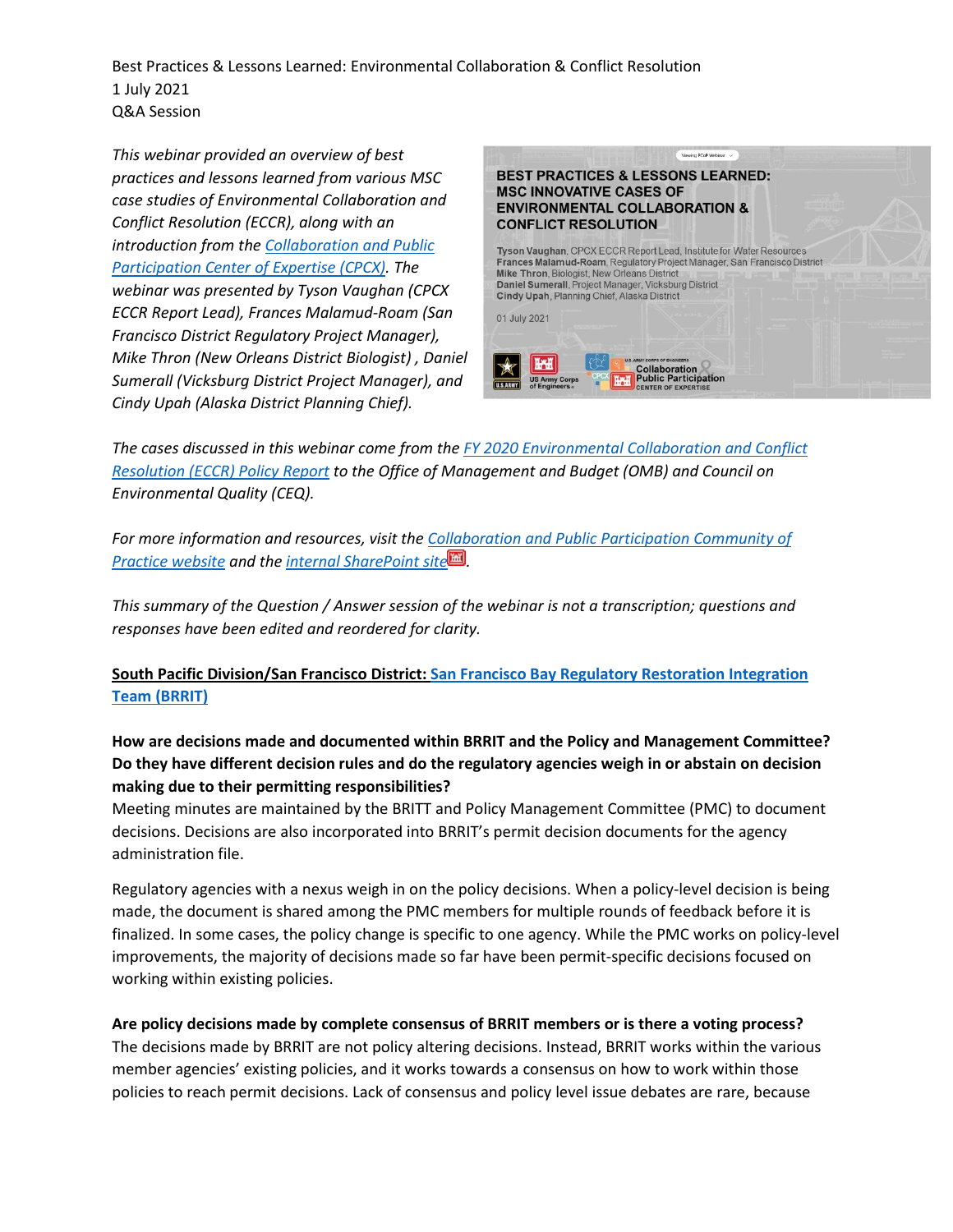Best Practices & Lessons Learned: Environmental Collaboration & Conflict Resolution Q&A Session

each member agency has authority over a specific set of mandates. However, in an instance where policies conflict, and consensus cannot be reached at the BRRIT level, the issue is elevated to the PMC, which allows the managers to discuss amongst the PMC and work with the project proponent to resolve the issue. Those manager-level decisions are made by consensus. If the issue is between only two agencies, a full quorum vote or consensus is not required.

### **What has been found to be the most effective way to match dredged material with an entity who is seeking to beneficially use the dredged material?**

The San Francisco Bay has a [Long Term Management Strategy for Dredging \(LTMS\).](https://www.epa.gov/ocean-dumping/san-francisco-bay-long-term-management-strategy-dredging#:%7E:text=The%20San%20Francisco%20Bay%20Long,new%20approach%20to%20dredging%20and) BRRIT is currently developing a joint interagency Standard Operating Procedure (SOP) document with the [Dredging](https://www.spn.usace.army.mil/Missions/Dredging-Work-Permits/Dredged-Material-Management-Office-DMMO/)  [Materials Management Office \(DMMO\),](https://www.spn.usace.army.mil/Missions/Dredging-Work-Permits/Dredged-Material-Management-Office-DMMO/) which is a joint program of the San Francisco Bay Conservation and Development Commission, San Francisco Bay Regional Water Quality Control Board, State Lands Commission, the USACE San Francisco District, and the U.S. Environmental Protection Agency (EPA). BRRIT partners with the DMMO when a project is identified during the preapplication meeting as a potential candidate for utilizing beneficial reuse sediments. Beneficial reuse of dredged sediments is encouraged, as sediment supply is a big issue for restoration project success.

# **How did BRRIT determine the restoration need of 100,000 acres of functional wetland for the San Francisco Bay?**

BRRIT did not determine the number of acres needed. The Baylands Ecosystem Habitat Goals project came to that conclusion, based on input from hundreds of scientists looking at the various aspects of the bay tidelands functions. Over 150,000 acres of tidal wetlands have been lost since 1850. It is estimated that 100,000 acres of healthy tidal marshes are needed to support the functions and services that the estuary once provided.

# **How did the project resolve the mosquito abatement issue when restoring habitat types that tend to support both mosquitos and their natural predators?**

BRRIT had representatives from the local Mosquito and Vector Control District (MVCD) attend meetings to discuss best management practices that would avoid increased mosquito populations. Each project proponent was advised to discuss their projects with the local MVCD. In many cases, the restoration of diked areas into tidal flows helped reduce mosquito populations.

# **Mississippi Valley Division: Interagency Cooperation for Mississippi River Levees Supplemental Environmental Impact Statement II**

**What are some challenges and tips related to the use of the mapping and GIS portals that are available to USACE project delivery teams, particularly concerning the issue of large H&H raster files?** The ArcGIS portal was a useful communication tool for both the project delivery team and the interagency team for this project. It was particularly useful for those PDT members and external stakeholders that needed to see the most pertinent data and associated attributes such as land cover, river miles, and final project footprints, without running additional GIS analyses. The external ArcGIS portal was limited to read-only and many GIS functions, such as clipping data, were not available. Editing privileges were limited to one or two individuals at each District to reduce the potential for error.